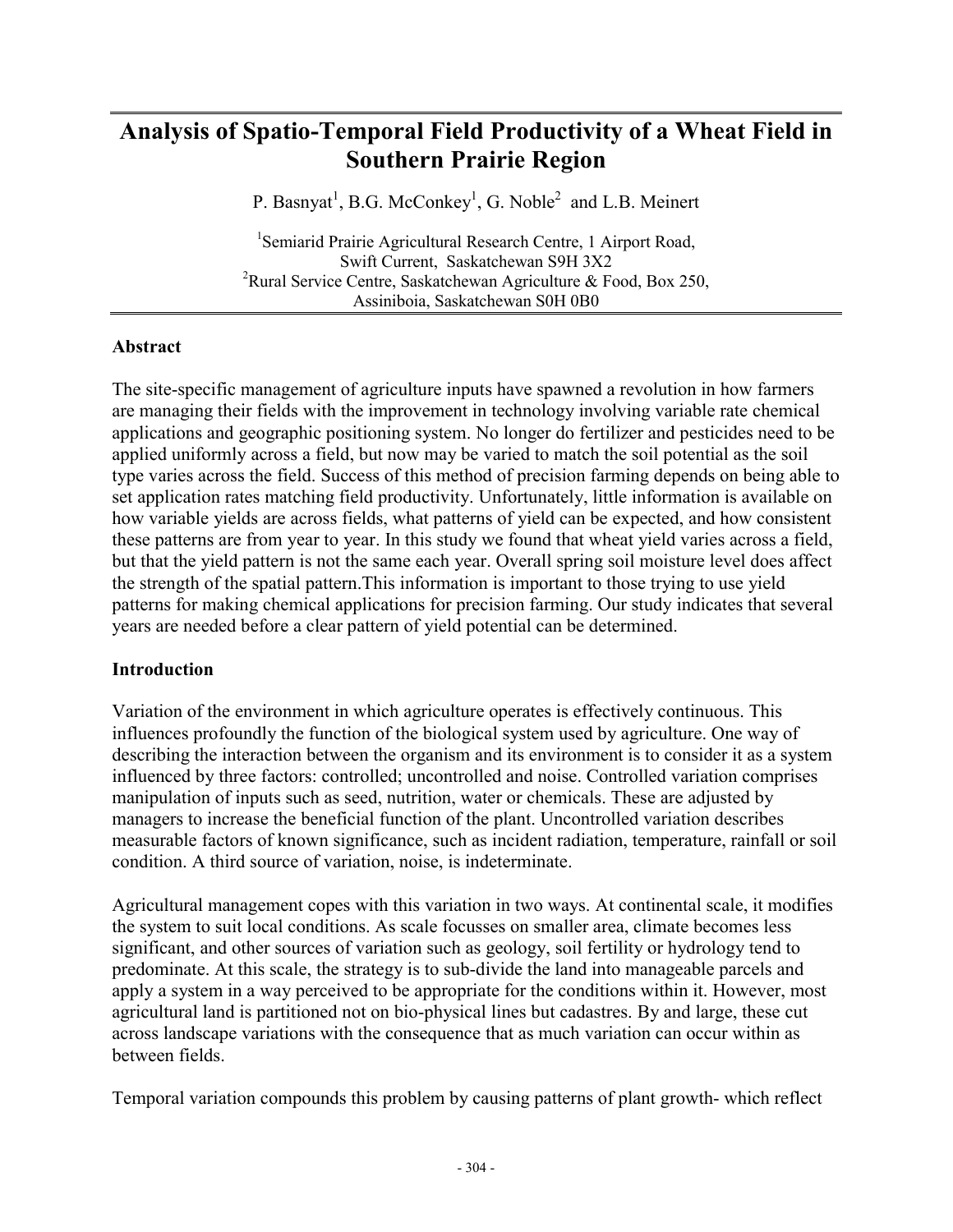the interaction of spatial variation in soil condition with temporal variation of climate- to fluctuate from season to season. Even for the same crop, consistency is the exception rather than the rule, and spatial trends can reverse between seasons, so that a part of a field which yielded better than average one year may yield poorly the next.

## **Objectives**

The primary objective of this study was to analyze in-field spatial and temporal variability for better understanding of field productivity.

Other objectives of this research was to identify factors affecting field productivity and develop a methodology to minimize the effect of temporal variability in the identifying management zones.

Materials and Methods

## **Description of Study Area**

The study site is near highway 13, 11 Km NE of Shaunavon (NE10-09-18w3)(Figure 1) .





Each plot inside the study area (bounded by white polygon with plot width 14.8 meters) (Figure 2) received different amount of nitrogen fertilizer from year 1997 to 1999 but in 2000 it was planted under uniform nitrogen fertilizer. Topographically the area is a typical rolling plain. The difference between highest and lowest point is 29 meters. 3D image of both study area is based on the elevation information obtained from the ground control points using geographic positioning systems(GPS).

The area is in dark brown soil zone and the soils of the area consist of clay loam glacial till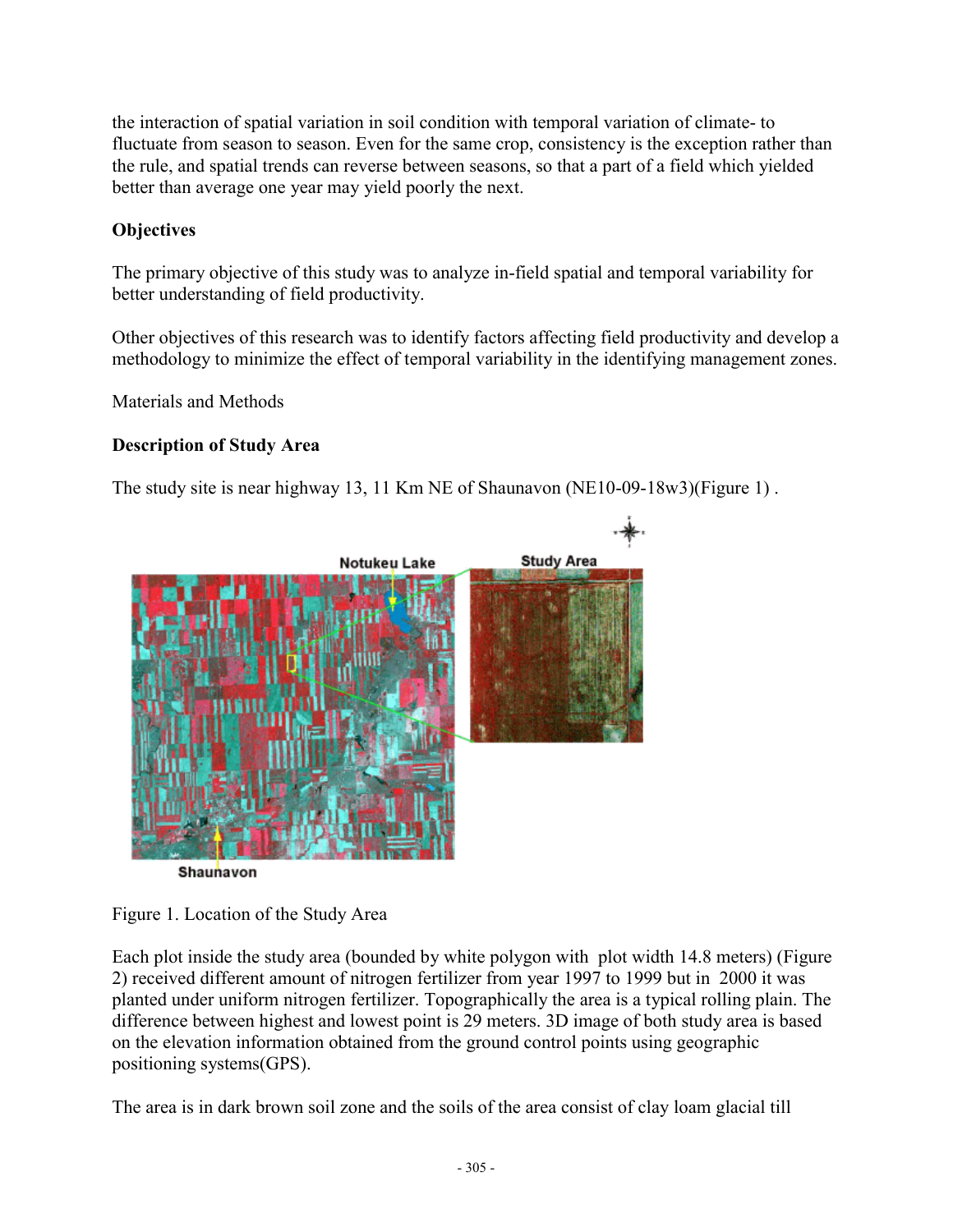(Amulet Association) and silty loessial over till (Wymak Association) (Saskatchewan Soil Survey 1988). For most part, soils of the Amulet Association are expressed on the tops of the knolls, while soils of Wymark Association are expressed in the mid- and lower-slope positions. Slopes are ranged from 2 to 15 percent and there is the expression of calcareous soils on the tops of the knolls (Meinert 1996).



Figure 2. Topography of the Study Area

Water and N are the primary factors determining stubble crop yields in the Dark Brown soil zones ( Cambell and others 1997). Hence, we have analyzed these factors in terms of their spatial as well as temporal variability. In this process we have used both spatial statistics and geographic information systems (GIS) in order to extract better information from the soil and crop information collected. Soil moisture and nitrate information were extracted from the soil samples collected during spring season before planting and yield information were collected using a plot combine representing all slope position. These point observations were used to create surface covering the study area using kriging interpolation. In order to analyze temporal variation we have used one plot which has received no fertilizer during 1997 to 1999.

## **Results and Discussion**

Results from this study indicate the temporal variation in spring soil N and moisture level, which has resulted in the variation in the grain yield spatially. The difference in crop yield pattern spatially year to year is the result of availability of yield limiting factors (moisture and N etc.) In that year. Here in Figure 3 and Figure 4 we have shown such variation in the check plot, which has received no-fertilizer in 1997, 1998, and 1999. Figure 5 shows the consequences of temporal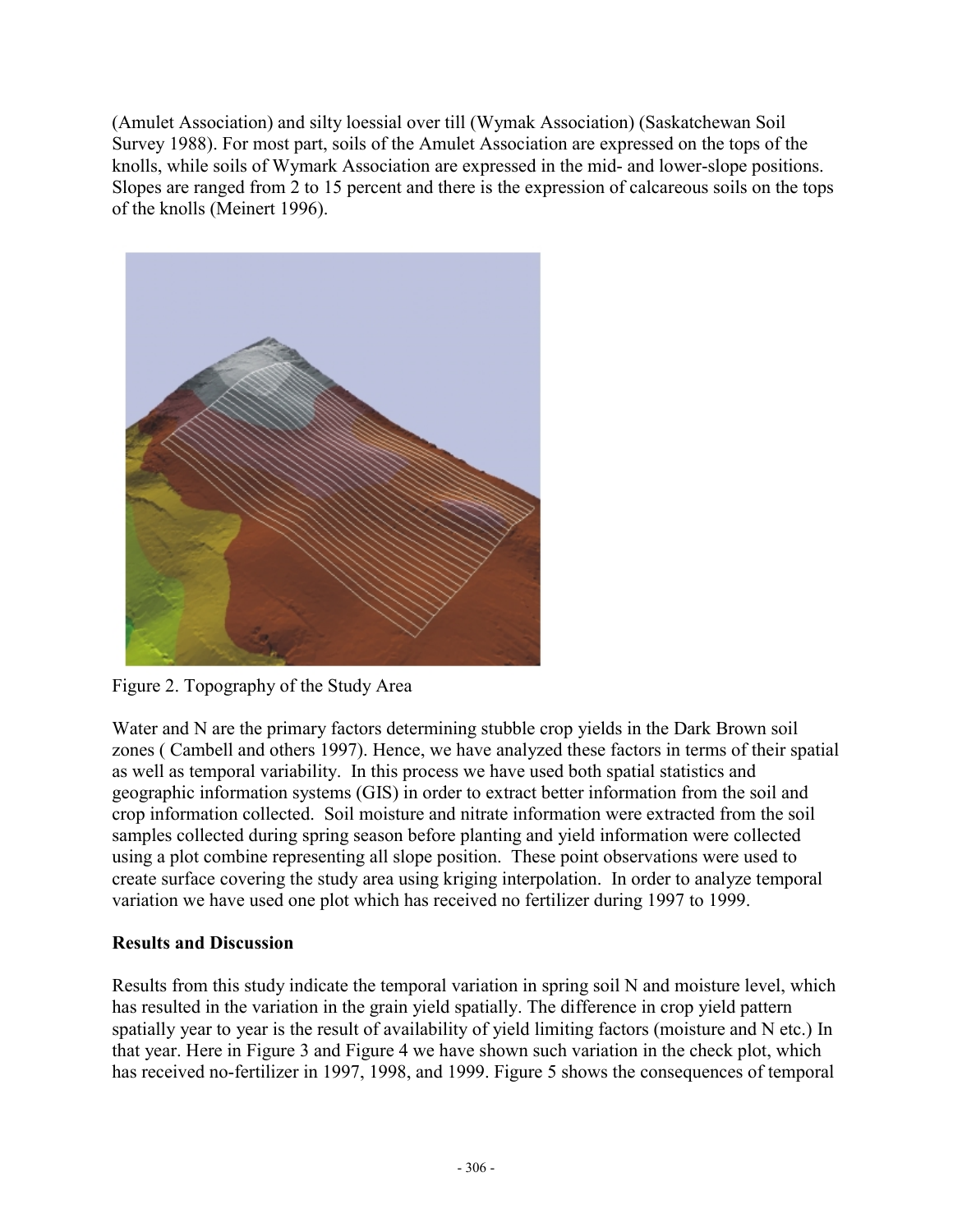variation on grain yield. This type of temporal variation will created problem in developing strategies to manage a field unless we find a way to minimize such effect.







Figure 3. Soil N in Check plot Figure 4. Soil Moisture in Check plot

Figure 5. Grain Yield in Check Plot

Figure 6, 7, 8, and 9 show the spatial variability of two important yield limiting factors in the study area. Based on the variability of these factors along soil depth, soil moisture pattern were similar in 1998, 1999 and in the year 2000. In the year 1997 spring soil moisture was showing different patterns. In 1997 and 2000 variation in soil N along soil depth follows the similar pattern where as in 1998 and 1999 they are different. The spatial variability observed here are the result of variation in the climatic condition as well as mineralization. Variation of these factors with respect to landscape position show a similar pattern for soil moisture, but soil N is not showing similar pattern temporally.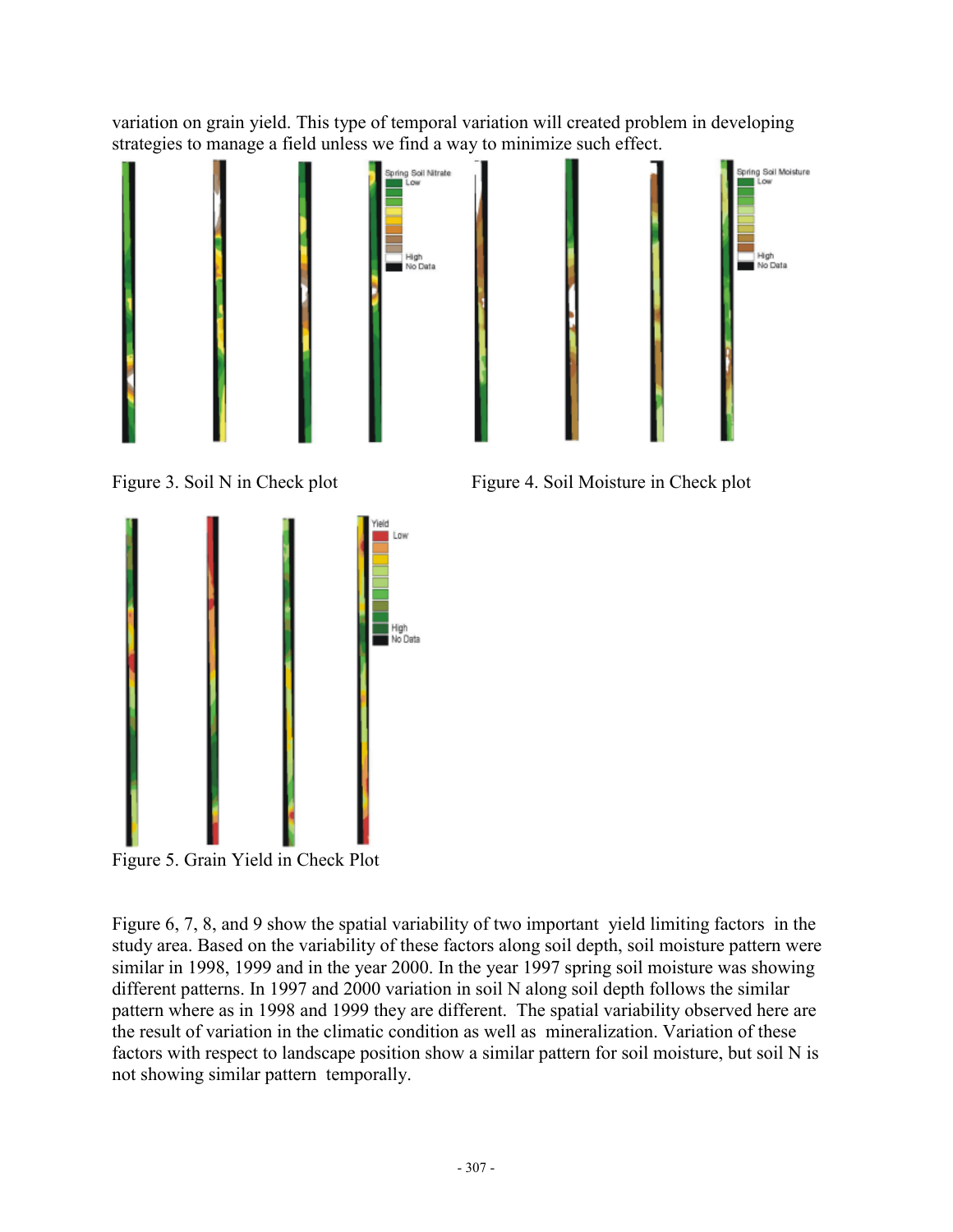

50

Figure 6. Soil Moisture in Spring Figure 7. Average Soil(0 to 90 cm) N By Landscape Position





Position

Figure 8. Average Soil(0 to 90 cm) Figure 9. Average Soil(0 to 90 cm) N By Moisture By Landscape Landscape Position

Figure 10 shows the spatial variation of grain yield. There is a similar pattern in case of grain yield in 1997 and 200, only difference is in the magnitude, whereas grain yield in 1998 and 1999 are showing a different pattern. This is due to the temporal variation in the yield limiting factors. Table 1, 2 and 3 show the grain yield response to the N-fertilization rate and landscape position. There is clearly a variation in the grain yield based on the landscape position. Low slope position have higher productivity and shows more response to higher fertilization rate whereas mid slope response to fertilization rate high initially but culminates when fertilization rate exceed beyond 50 kg/ha. Knoll also shows the similar response usually lower than the mid slope position. Hence, we concluded that there is no yield rationale to adding more N fertilizer rates on Knoll or Mid slope position than low slope position. This information can serve as a starting point in the variable rate fertilizer management.

The response to varying fertilization rate can also help us in the fertilization rate prescription for the each management zone identified based on crop and soil information or vegetation index information extracted using remote sensing information.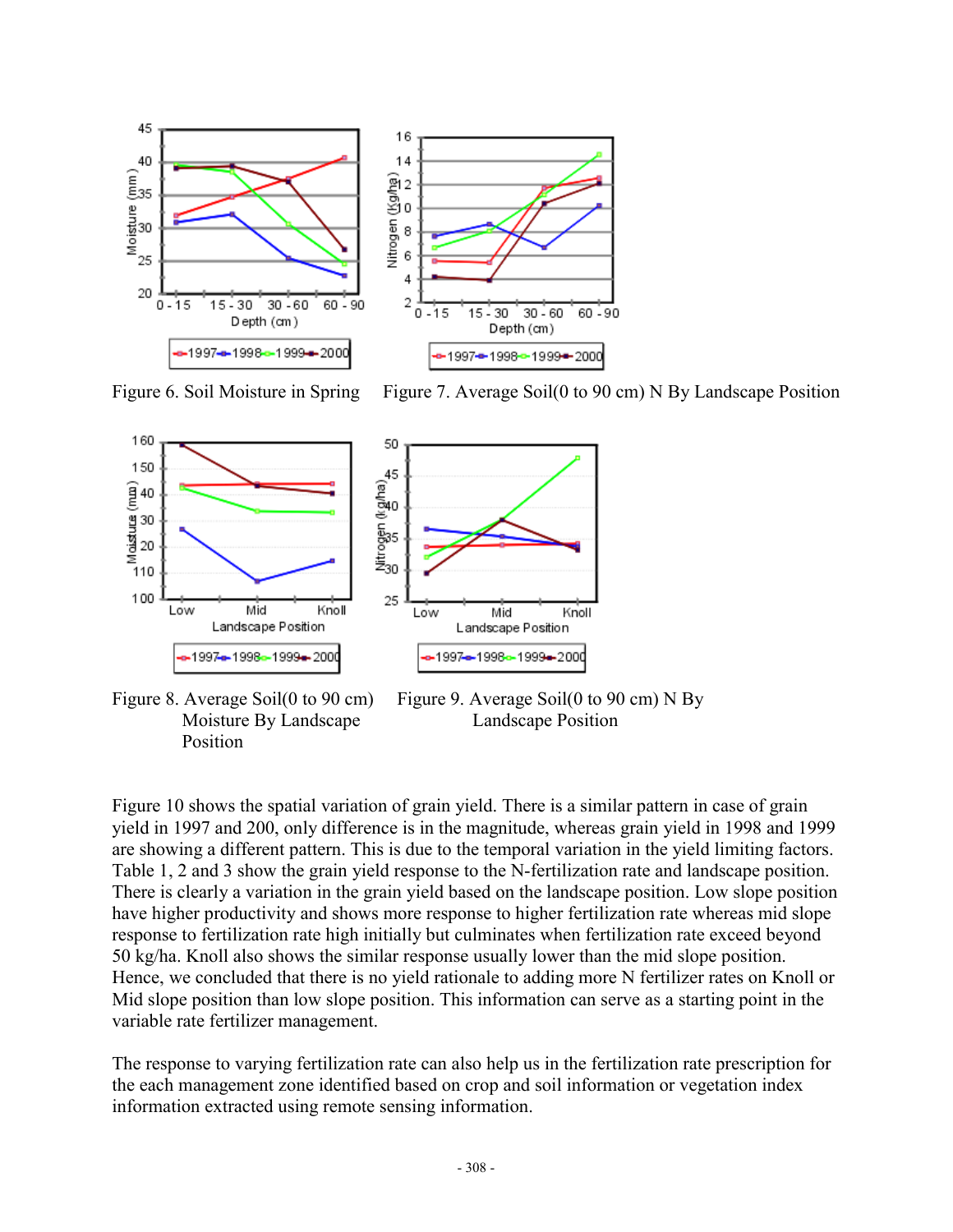

Figure 10. Grain Yield by Slope Position

|                       | N-Fertilization Rate (kg/ha) |                          |       |                          |       |                 |       |                          |       |                 |
|-----------------------|------------------------------|--------------------------|-------|--------------------------|-------|-----------------|-------|--------------------------|-------|-----------------|
| Landscape<br>Position |                              |                          | 28    |                          |       |                 | 84    |                          |       |                 |
|                       | Yield                        | Protein<br>$\frac{0}{0}$ | Yield | Protein<br>$\frac{0}{0}$ | Yield | Protein<br>$\%$ | Yield | Protein<br>$\frac{0}{0}$ | Yield | Protein<br>$\%$ |
| Low                   | 1761                         | 13                       | 2287  | 12                       | 2542  | 14              | 2764  | 15                       | 2566  | 18              |
| Mid                   | 1336                         | 13                       | 1837  | 12                       | 2306  | 14              | 2185  | 16                       | 2375  |                 |
| Knoll                 | 1711                         | 14                       | 1818  | 13                       | 2229  | 15              | 2108  | 16                       | 2293  | 16              |

Table 1 . Grain Yield (kg/ha) 1997.

| Table 2 . Grain Yield (kg/ha) 1998. |  |  |
|-------------------------------------|--|--|
|-------------------------------------|--|--|

|           | N-Fertilization Rate (kg/ha) |                          |       |                          |       |                          |  |  |
|-----------|------------------------------|--------------------------|-------|--------------------------|-------|--------------------------|--|--|
| Landscape |                              |                          |       | 45                       | 90    |                          |  |  |
| Position  | Yield                        | Protein<br>$\frac{0}{0}$ | Yield | Protein<br>$\frac{0}{0}$ | Yield | Protein<br>$\frac{0}{0}$ |  |  |
| Low       | 1366                         |                          | 1862  | 13                       | 1663  | 14                       |  |  |
| Mid       | 1597                         | 14                       | 1951  | 14                       | 2093  | 15                       |  |  |
| Knoll     | 1270                         | 12                       | 1774  | 14                       | 2049  | 15                       |  |  |

Table 3 . Grain Yield (kg/ha) 1999.

|           | N-Fertilization Rate (kg/ha) |                          |       |                          |       |                          |  |
|-----------|------------------------------|--------------------------|-------|--------------------------|-------|--------------------------|--|
| Landscape |                              |                          |       | 45                       | 90    |                          |  |
| Position  | Yield                        | Protein<br>$\frac{0}{0}$ | Yield | Protein<br>$\frac{0}{0}$ | Yield | Protein<br>$\frac{0}{0}$ |  |
| Low       | 1197                         | 13                       | 1455  | 14                       | 1580  | 16                       |  |
| Mid       | 868                          | 13                       | 1114  | 14                       | 1107  | 17                       |  |
| Knoll     | 1048                         | 14                       | 1120  | 15                       | 1194  | 16                       |  |